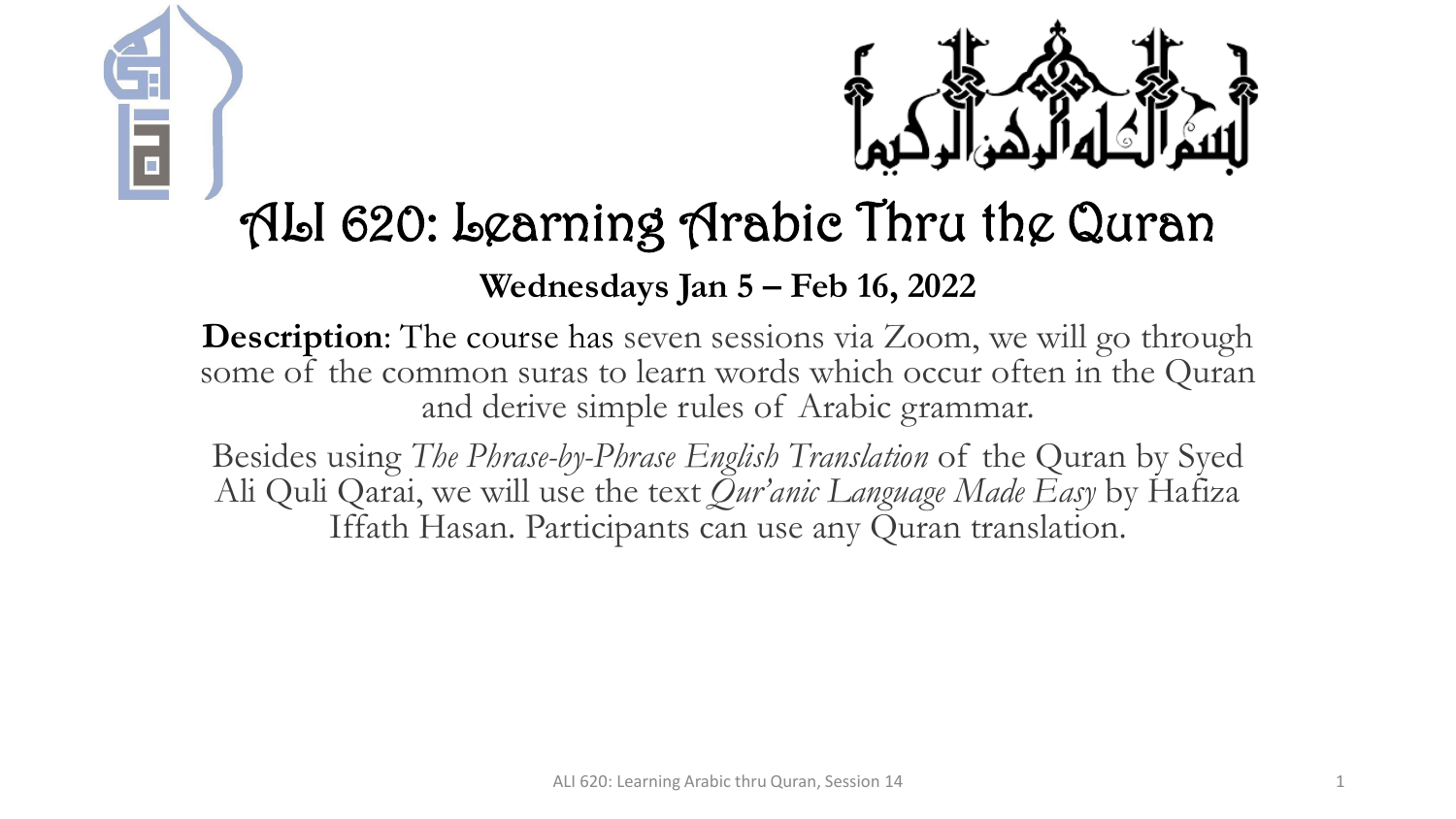### **Du'ā before reciting the Quran**

بِسِمِ اللهِ الرَّحْمِنِ الرَّحِيْمِ \* اَللهُمَّ صَلِّ<br>مَّذَبَهُ وَصَلَّى الرَّحِيْمِ \* اَللهُمَّ صَل م<br>م ه<br>يه ب<br>ه **€** للهُمَّ صَلِّ عَلَى مُحَمَّدٍ وَّآلِ مُحَمَّدٍ<br>مدين من الله  $\frac{1}{2}$ ا  $\overline{a}$  $\overline{a}$ لم<br>ح ى<br>. َ َك مد ه ت ع **ک** رت<br>.。 شر َ َ ن<br>فر س<br>رقب<br>رقب مَّة إِلَيْ<br>مَ إِلَيْ  $\overline{\mathcal{L}}$ ا ہے<br>، اَللَّهُمَّ إِنِّي نَشَرْتُ عَهْدَكَ، وَكِتَابَكَ ،فَاجْعَلَّ نَظَرِي فِيْهِ عِبَادَةً، وَقِرَآئَتِي فِيْهِ<br>حَمَّا رَبِّي مَشَرْتُ عَهْدَكَ، وَكِتَابَكَ ،فَاجْعَلَّ نَظَرِي فِيْهِ عِبَادَةً، وَقِرَآئَتِي فِيْهِ ا<br>۔  $\frac{1}{2}$ بز و<br>را ا<br>ما  $\ddot{\cdot}$ بر ِ  $\frac{1}{2}$ ه<br>به <u>،</u> بر<br>فر م ر<br>بر<br>بر <u>ة</u>  $\ddot{\circ}$ ر<br>ا <u>ة</u> َ ِ مد<br>م ه<br>بد <u>،</u> م<br>گ ر<br>گ  $\int$  $\overline{\phantom{a}}$ فِكْرًا، وَفِكْرِيْ فِيْهِ اِعْتِبَارًا، وَلاَ تَجْعَلْ قِرَآئَتِي قِرَآئَةً لاَ تَدُبُّرَ فِيْهَا، بَلِ اَجْعَلْنِي<br>مَكْرًا، وَفِكْرِيْ فِيْهِ إِعْتِبَارًا، وَلاَ تَجْعَلْ قِرَآئَتِي قِرَآئَةً لاَ تَدُبُّرَ فِيْهَا، بَلِ  $\frac{1}{2}$  $\ddot{\cdot}$ ۰.<br>ه ہ<br>ر ر<br>ا  $\ddot{\cdot}$ بر  $\ddot{.}$ :<br>\*<br>/ ى<br>م  $\frac{1}{2}$ ا ِ  $\frac{1}{2}$ ه<br>به ِ<br>ِهِ و<br>ِ ر<br>ا **ٔ فا** م ر<br>ر ِ<br>په م<br>گ ë<br>. م<br>گ ر<br>گ ت<br>ا **م**<br>. ب<br>.  $\epsilon$  $\ddot{\mathbf{r}}$ ِ ر<br>tı ِ آيَاتِهِ وَأَحْكَامِهِ  $\mathbf{A}$ ا<br>م  $\frac{1}{2}$ ا ہ<br>ر ِ ِ<br>ٽ قة<br>م  $\ddot{\ddot{\bm{x}}}$ ر<br>س اَتَدَبَّرُ آيَاتِهِ وَاَحْكَامِهِ، اِنَّكَ اَنْتَ ا<br>مستقط الله عليها الله عليها الله ل<br>ا تى<br>. بر<br>ن  $\ddot{\phantom{0}}$  $\ddot{\phantom{a}}$ .<br>ر ق.<br>ف  $\int$ بر<br>ز  $\overline{\mathcal{L}}$ ا م<br>. وفُ الرَّحِيْمُ  $\ddot{ }$ ه<br>ي لتَوُّرُّ<br>لروًّا

In the name of Allah, the Beneficent the Merciful. O Allah, bless Muhammad and the family of Muhammad. O Allah I have opened Your Pledge and Your Book. So, make my looking at it worship, and my reciting it thoughtful, and my thinking on it, a means of deriving lessons; and do not make my recitation without reflection. Rather make me ponder over its verses and its rules. Surely You are the Kind, the Merciful.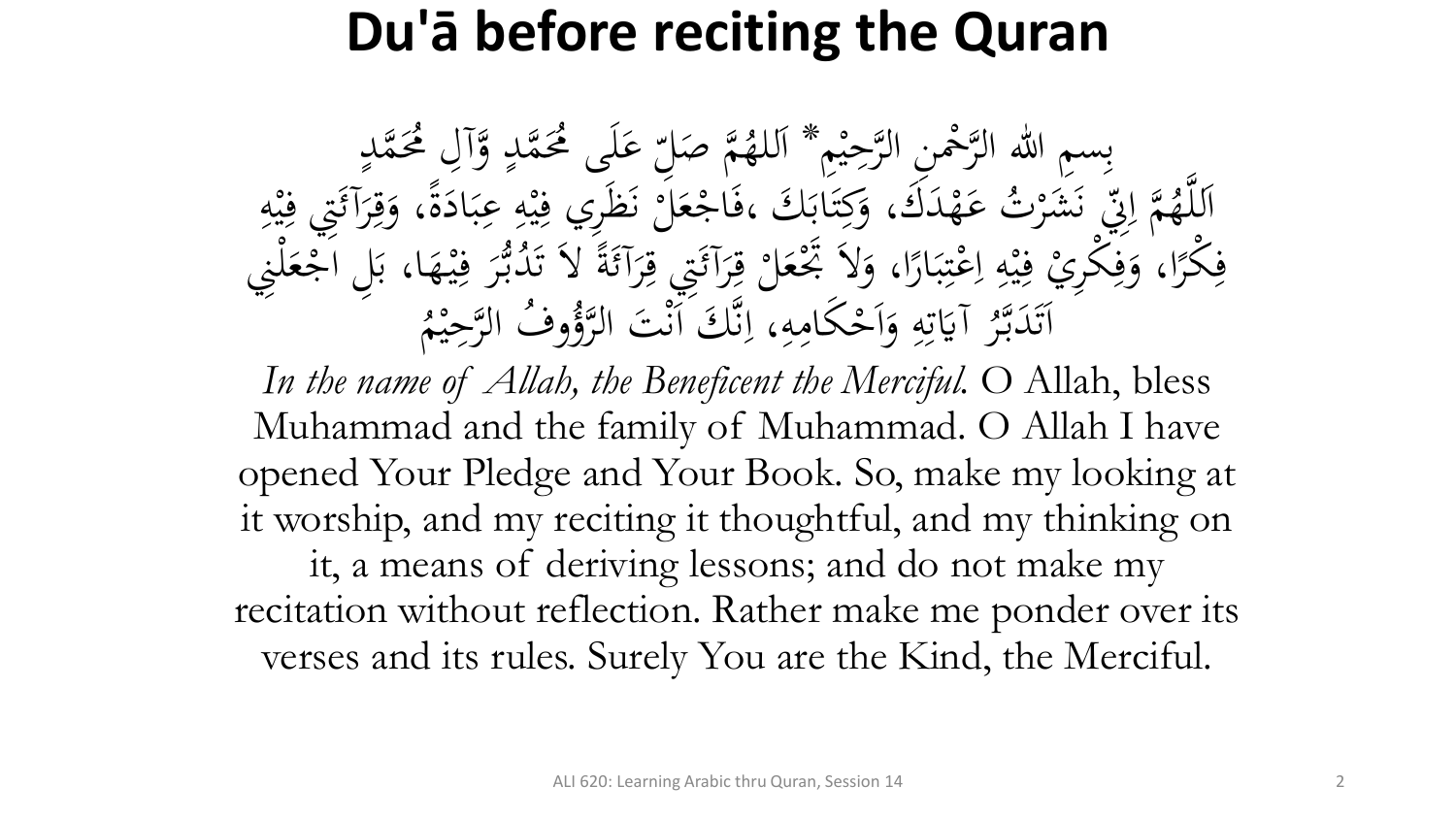# Definitions of grammatical words

A **noun** is a name of any living being, object or idea.

A **pronoun** is a word used instead of a noun.

An **adjective** is a word which describes a noun.

An **adverb** adds information about a verb, an adjective or another adverb. In the sentence *speak*  slowly, 'slowly' is an adverb informing us how to speak, thus telling us more about verb.

**Harakāt** (singular **harakah**) are the vowel signs (damma, fatha and kasra) that are placed on letters of nouns, verbs and particles. Adding a harakah on the last letter based on grammatical rules is known as putting an **i'rab** (اب مر ع .(ا ر<br>.  $\overline{\mathcal{L}}$ 

Nouns and adjectives having the i'rab of damma are said to be in the **nominative** case. Nouns and adjectives having the i'rab of fatha are said to be in the **accusative** case. Nouns and adjectives having the i'rab of kasra are said to be in the **genitive** case.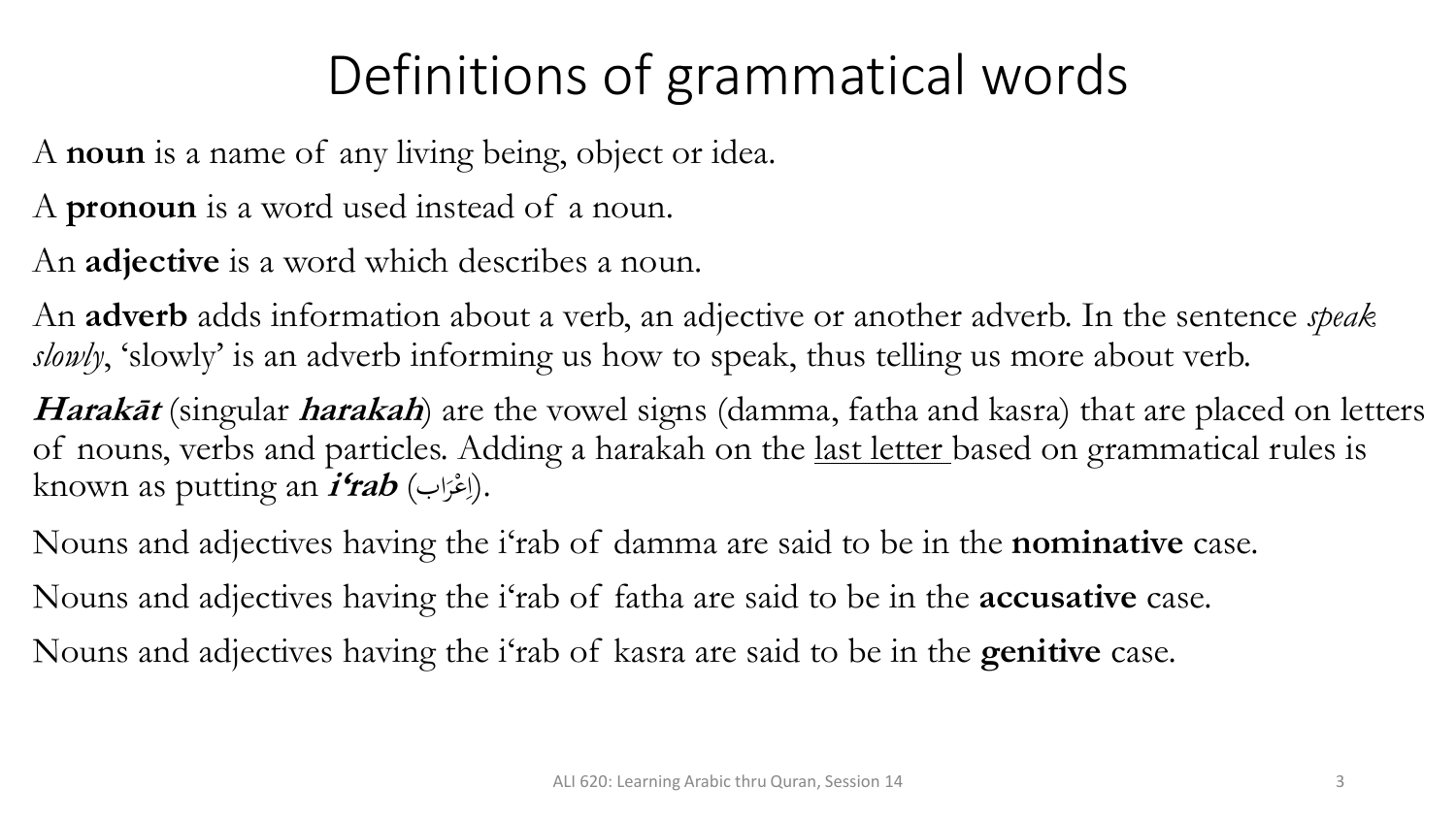#### ضَافُ إِلَيْهِ — Lesson 12: Possessive phrase مُض*َ*<br>• ضَافٌ وَالْمُ )<br>ا َ مُض*َ*<br>• مُضَافٌ وَالْمُضَافُ إِلَيْهِ )<br>ا ل  $\frac{1}{2}$ ا ِ  $\ddot{ }$ ه<br>به

Here are a few points that would help in understanding the Possessive Phrase:

- 1. It is formed by combining two nouns
- 2. It is like what we covered earlier: joining nakirah noun to ma'rifah noun (Lesson 10)
- 3. The first noun in the phrase is called *mudāf* (linked) It would be an indefinite. Due to joining the other noun it will lose it tanwīn and instead will have the i'rab of single vowel (fatha, kasra, damma).
- 4. The second noun is called *mudāf ilayh* (linked to it) It is either a proper noun or a definite noun. Exceptions to this will inshāAllah be covered in future lessons.
- *5. Mudaf ilayh* always have the i'rab of kasra (genitive case) without exception.
- 6. Such a combination is called a *possessive phrase*, because the first noun is owned by, or belongs to, the second noun. Here are the examples:

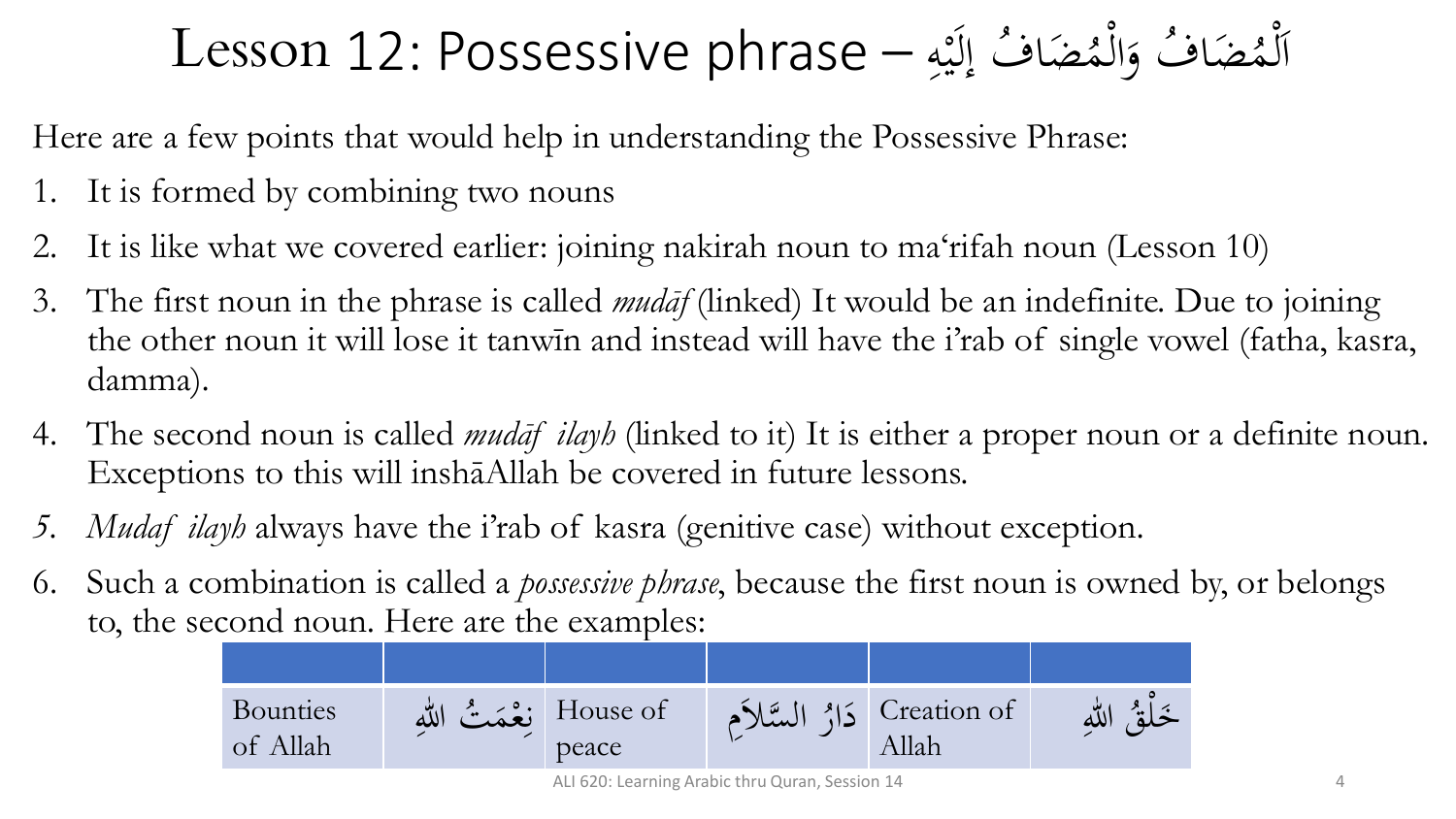### Possessive phrase -continued

7. When translating the phrase, translate the nouns and place 'of' between them. For e.g., ر َدا means 'house,' and ٱلسَّلاَم means 'the peace.' The phrase أَلسَّلام means 'house,' and

8. The phrase can also be composed from two common nouns. For e.g.

|                           | text |                                        | text |                                               | $ $ text        |
|---------------------------|------|----------------------------------------|------|-----------------------------------------------|-----------------|
| Retribution<br>of an evil |      | Blame of جَزَآءُ سَيئَةٍ<br>the blamer |      | The weight   لَوْمَةُ لاَءِم<br>of a particle | وشُقَالَ ذَرَّة |

9. The suffixing of a pronoun to noun also produces a possessive phrase. However, in this case the pronoun which is the *mudaf ilayh* will not necessarily have *kasra*. See the examples:

| Their | His لِبَاسُهُنَّ |          | اخَلْقُهُ | Their      | Her      | $\leq$ $\cdots$ |
|-------|------------------|----------|-----------|------------|----------|-----------------|
| dress |                  | creation |           | generosity | daughter |                 |

10. Here are some examples from the Holy Quran:

رِّ حَاسِدِ ، رَبُّ الْمَشْرِقَيْنِ، ار<br>م ة<br>-نہ<br>نہ  $\blacktriangle$ م ر<br>ا  $\overline{a}$ َ لَيْلَةُ الْقَدْرِ ، بِرَبِ النَّاسِ، مِنْ شَرِّ حَاسِدِ ، رَبُّ الْمَشْرِقَيْنِ، رَسُوْلاَ  $\mathbf{A}$ ر<br>( ِ<br>بہ م  $\ddot{•}$ م م<br>ِ رَسُوْلاً رَبِّكَ،<br>ر ر<br>ِ ِ<br>بِ بد<br>زم ر<br>. رَبِّكَ، ظَالِمِي اَنْفُسِهِمْ م .<br>د  $\int$ ِ<br>ل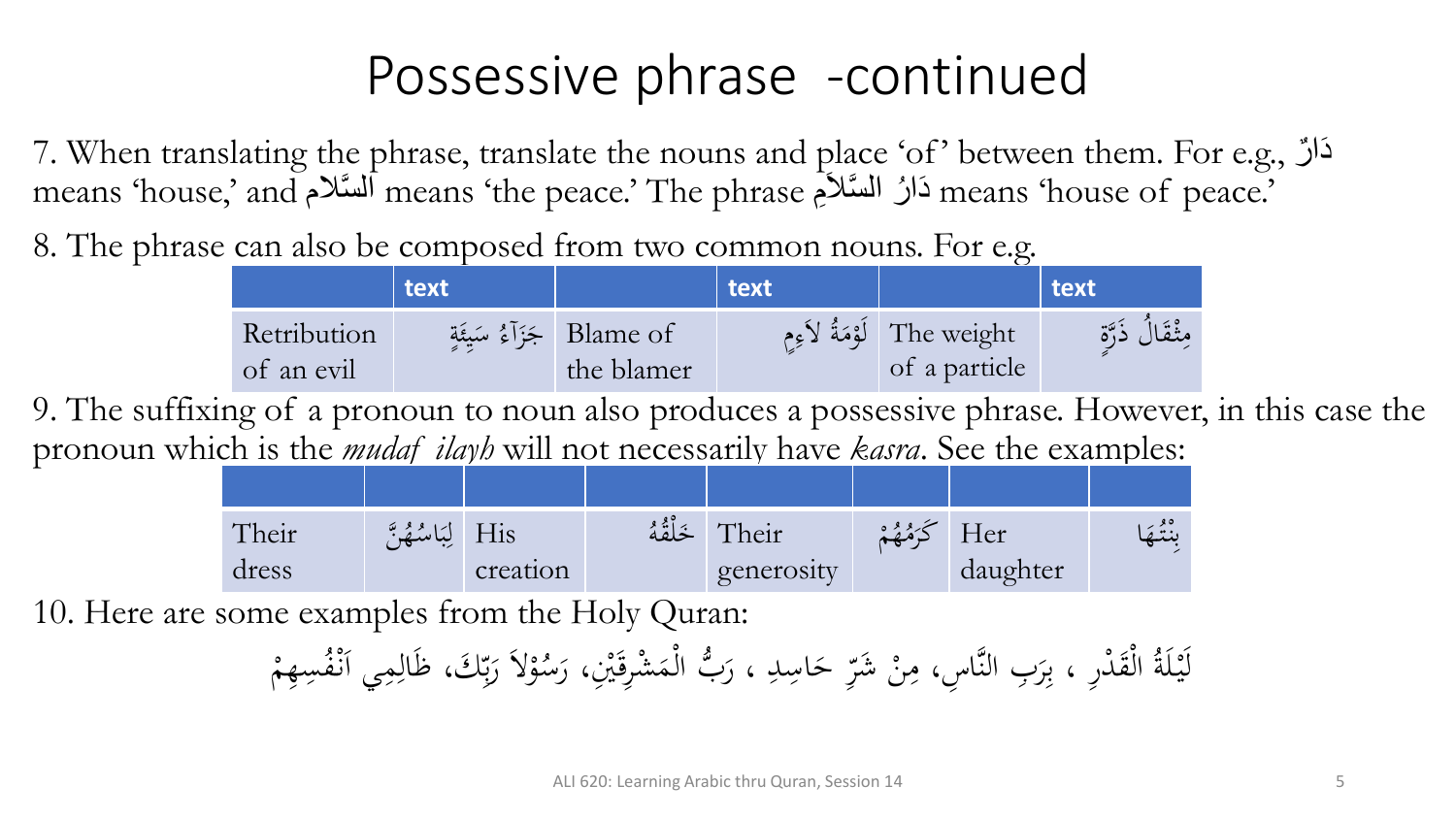### Homework on Lesson 12

Highlight and translate the possessive phrases in the following Quranic passages using the vocabulary we have covered so far and or by using any translation of Surat Maryam and Surat al-Falaq.

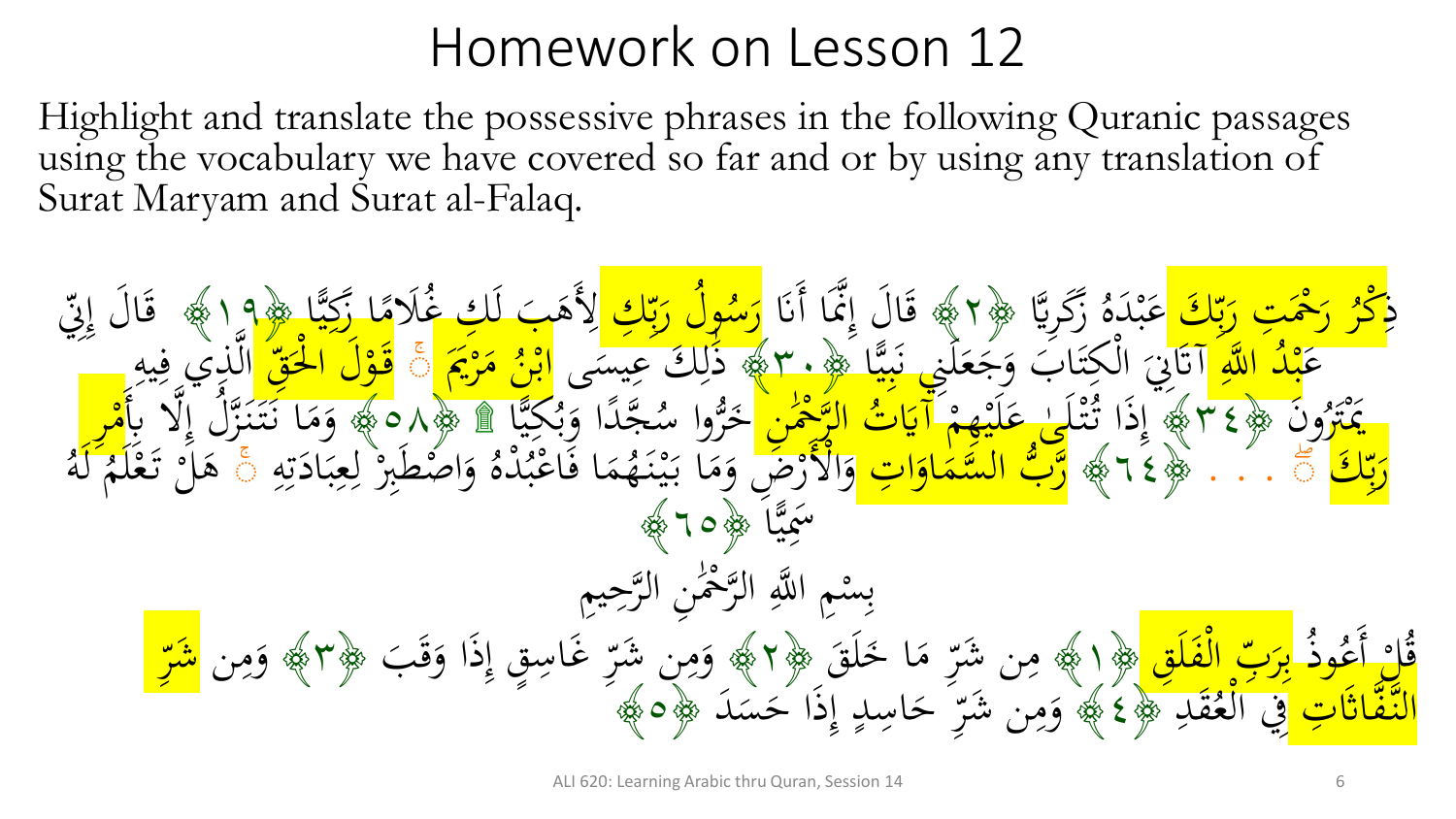## Possessive phrases from Du'ās

Du'ā after Daily Wājib Prayers taught by Imam Muhammad Al-Mahdi ('*ajjallāhu farajah*) بِسمِ الله الرَّحْمنِ الرَّحِيْمِ \* اَللهُمَّ صَلِّ عَلَىَ مُحَمَّدٍ وَّآلِ مُحَمَّدٍ  $\frac{4}{1}$ ە<br><mark>ب</mark> ڪ<br>پ  $\overline{a}$  $\frac{1}{2}$ **ک** مَّ صَبَلٌ<br>و أن ا ام<br>م لِّلْهُمَّ صَلِّ عَلَىَ مُحَمَّدٍ وَّآلِ مُحَمَّدٍ \* \*  $\overline{\phantom{a}}$ ا  $\overline{a}$  $\blacktriangle$ وْمِ وَالْغُمُّ<br>مَسَمَّدُ م ه<br>ند  $\overline{\phantom{a}}$ ه<br>ن  $\frac{1}{2}$ رو<br>حک ں<br>ر رْحْنِيْ عَنِ الْهُ <u>لم</u><br>. ى<br>ر ر<br>سا ا<br>م  $\sum$ يَّة سُتَرِّ<br>م مد<br>پر  $\begin{array}{c} \mathbf{c} \ \mathbf{c} \ \mathbf{c} \end{array}$ للهُمَّ سَرِّحْنِيْ عَنِ الْهُمُوْمِ وَالْغُمُوْمِ وَ <mark>وَحْشَةِ الصَّدْرِ وَ</mark><br>\* بَالِهُمَّ عَبَسَ عَلَى مُصَوِّمٍ وَالْغُمُوْمِ وَ <mark>وَحْشَةِ الصَّدْرِ وَ</mark> ا<br>. ا و<br>.  $\ddot{\phantom{0}}$ ه ر<br>و ل<br>ا ا<br>قم َ وَسْوَسْةِ الشَّيْطَانِ<mark>، بِرَحْمَتِكَ يَا اَرْحَمَ الرَّاحِم</mark>ِيْنَ ا<br>قم <mark>م</mark><br>ا و<br>ا <mark>م</mark><br>ا و<br>ا ب<br>، بِرَحْمَتِكَ يَا اَرْحَمَ الرَّاحِمَيْنَ \* اَللّٰهُمَّ صَهَّ  $\mathfrak{g}$ َ ر<br>ر ا <u>َبا</u><br>: .<br>بر **تنبل**ا م  $\frac{1}{2}$  $\ddot{\phantom{0}}$ **€** للْهُمَّ صَلِّ عَلَىَ مُحَمَّدٍ وَّآلِ مُحَمَّدٍ  $\frac{1}{2}$ ا  $\frac{1}{2}$  $\frac{1}{2}$  $\overline{\phantom{0}}$ **ک**  $\frac{1}{2}$ لِّ عَلَىَ مُحَمَّدٍ وَّآلِ مُحَمَّدٍ.

O Allah, distance me from: anxieties, grief, loneliness of the heart and satanic whisperings, by Your mercy, O the Most Merciful. (*Sahifat-ul-Mahdi,* Supplication 36, p.195).

From Du'ā after zuhr prayer: ُ ، لا إِلهَ إِلّا اللَّهُ  $\int$ إ لى<br>ا  $\int$ ُ لحَلِيمُ ِ<br>با .<br>.<br>. لز<br>ح ا ُ و<br>يبع َظِ ع ال م ُ لا إِلهَ إِلّا اللّهُ الْعَظِيمُ الْحَلِيمُ، لا إِلهَ إِلّا اللّهُ <mark>رَبُّ الْعَرْشِ </mark>الْكَرِيمُ، اَلْحَمْدُ لِلّهِ ا<br>ِءِ إ َ <mark>ر</mark> ً<br>ا <mark>ل</mark> <mark>ر</mark>  $\overline{a}$ م <u>ئ</u> الْكَرِيمُ، اَلْحَمْدُ لِلَّهِ <mark>رَبِّ الْعَالَمِينَ</mark> ا<br>ا ل<br>ا رب<br>ا رَبِّ الْعَالَمِينَّ،

There is no god except Allah, the All-supreme and the All-forbearing. There is no god except Allah, the Lord of the Noble Throne. All praise belongs to Allah, Lord of all the worlds.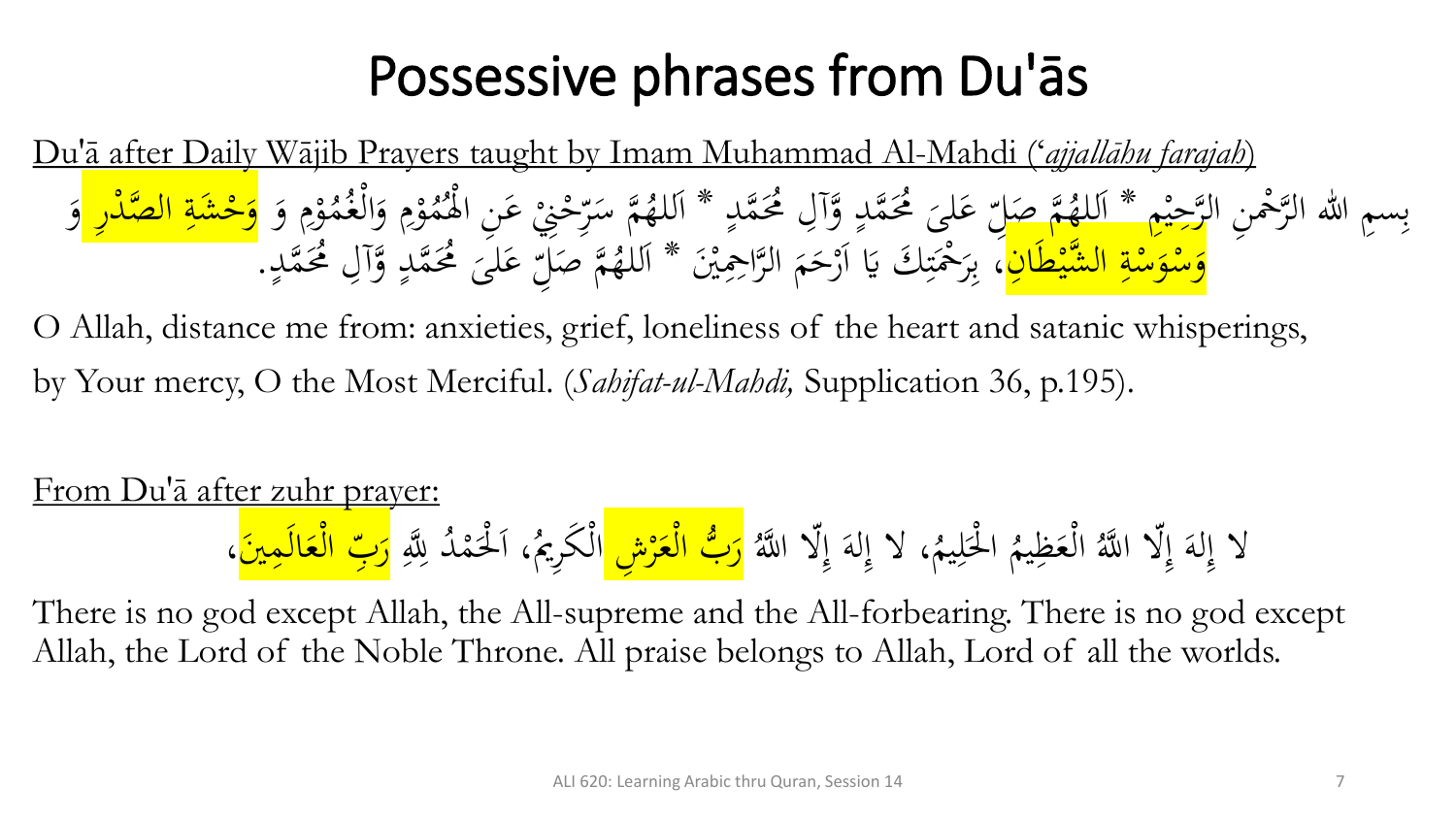#### مْلَةُ الْإِسْمِيَّة – Nominal sentence يک<br>په ِ **م<br>مار**  $\sum_{i=1}^n$ ل<br>لا ا  $\perp$ **م**<br>-.<br>. بَلْدًا – part  $1$

So far, we have looked vocabulary and phrases. Now we will discuss sentences from nouns. In Arabic a simple sentence that does not have a verb and which begins with a noun is called a nominal sentence – *al-jumlatul-ismiyyah*.

1. Nominal sentence consists of (أ َد ب ل<br>ا ت م **گر** م (**mubtada' –** the subject of the sentence, and **khabar** ( َِب - (خ  $\ddot{ }$ the predicate which gives information on the subject. The predicate can be a noun or an adjective. 2.Mubtada' is always definite and khabar is generally indefinite.

3.Both mubtada' & khabar are in nominative cases – i.e., having the i'rab of *damma* or *dammatayn* ،  $\mathfrak{g}$ و تَحِيْمٌ<br>رُّ رَحِيْمٌ  $\ddot{\cdot}$ ه<br>يو وَاللهُ غَفْوْرٌ رَّحِيْمٌ، 2:218 ، 3:31. م  $\mathfrak{g}$ عَلِيْمٌ  $\ddot{\cdot}$ ه<br>يو  $\overline{1}$ **ک**  $\zeta$ ع اسِ و َ وَاللّٰهُ وَاسِعٌ عَلِيْمٌ 2:247، وَأَرْضُ اللّٰهِ وَاسِعَةٌ 39:10 **گ**ر َ ا َ

4. Because the Quran is a Divine scripture, it speaks with authority and conviction. Thus, we often find the particle *inna* (أَلَّ) before mubtada' in a nominal sentence. أَبَّ is rendered as 'indeed',  $\overline{1}$  $\overline{\mathcal{L}}$ 'surely' , 'verily' and 'certainly.'

5. When *inna* precedes a noun, the noun takes accusative form. For, e.g.

ِ َِّب لَى الن َ وَن ع ُّ ل َ ص ُ ي ُ ه َ َكت ِ َلئ َ م َ و َ ن ا َّّل َّ ِ إ 33:56 ۚ ٌ م م ي رحِ َّ ٌ ر م و ُ ف َ ع َ ن هللا َّ ِ ب ا 2:173،182،199 ٌ ِري َ ق ْحَ َت <sup>ا</sup> َّّلِ م َ ن ر َّ إ 7:56 ِ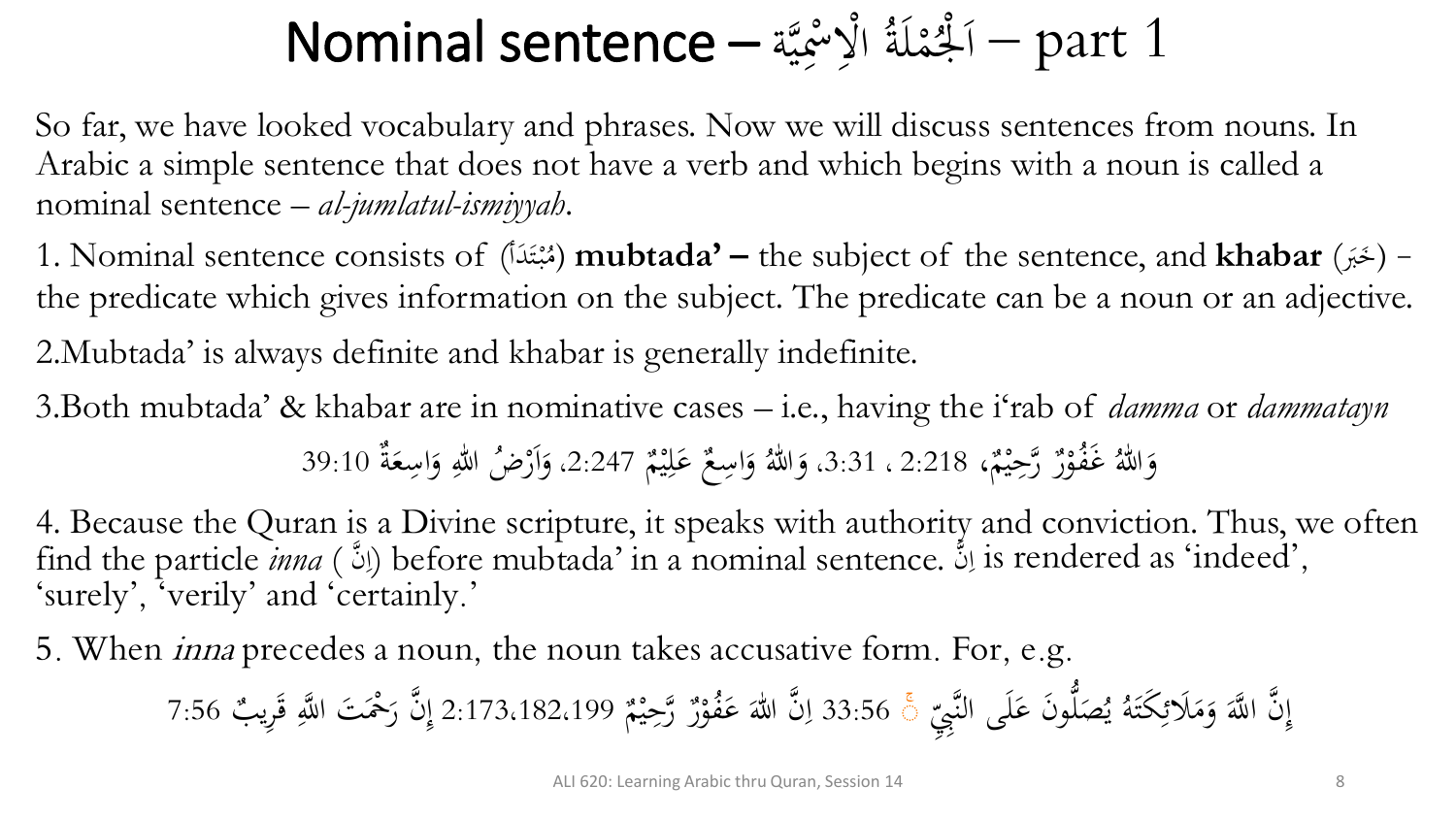#### مْلَةُ الْإِسْمِيَّة – Nominal sentence يک<br>په ِ **م<br>مار**  $\sum_{i=1}^n$ ل<br>لا ا  $\perp$ **م**<br>-.<br>. بَلْدًا – part 2

6. Know that the predicate (khabar) agrees with the subject (mubtada') in number (i.e., singular, dual or plural) and the gender (masculine or feminine). For e.g., Allah is سِعَةٌ but earth is وَاسِعٌ، َ **گ**ر ر<br>ب َ

 $\mathfrak{g}$ عَلِيْمٌ  $\ddot{\mathbf{r}}$ ه<br>يه  $\overline{\mathfrak{l}}$ **ک**  $\zeta$ ع اسِ و َ وَاللّٰهُ وَاسِعٌ عَلِيْمٌ 2:247، وَأَرْضُ اللّٰهِ وَاسِعَةٌ 39:10 **گ**ر َ ا َ

7.The predicate can be a **proper noun** when it is not an adjective. For e.g. وسُفُ وَهَٰذَا أَخِي  $\frac{1}{2}$  $\boldsymbol{\beta}$ َ يہ<br>: و<br>يو ن<br>نا أََن ً 12:90 ، هُوَ اللَّهُ أَحَدٌ ُ ا َّّل و َ **م** هُوَ اللَّهُ أَحَدٌ 112:1

8. The nominal sentence has a definite noun followed by indefinite noun. Here is the list of definite nouns in nominal sentence:

- a) Proper names such as ىَ س و م **گر** ى، م مس ، عِ  $\overline{a}$ ه<br>به ِ<br>په مُحَمَّدٌ، عَل<sub>ِيٌ</sub> ِ **ء**
- b) Pronouns such as و َ اَنَا، اَنْتَ، هُ<br>ا .<br>ن ن<br>ز  $\overline{\phantom{a}}$ ا
- c) Demonstrative nouns such as هَذاً، ذَالِكَ c ِ
- d) Relative nouns such as لَّذِيْ، اَلَّتِيْ .<br>-<br>1 ل  $\frac{1}{2}$ م ل  $\frac{1}{2}$ ا

9. We have already covered earlier that all nouns preceded by ملَ ا are definite and so are the ضافَ ُ م in a possessive phrase.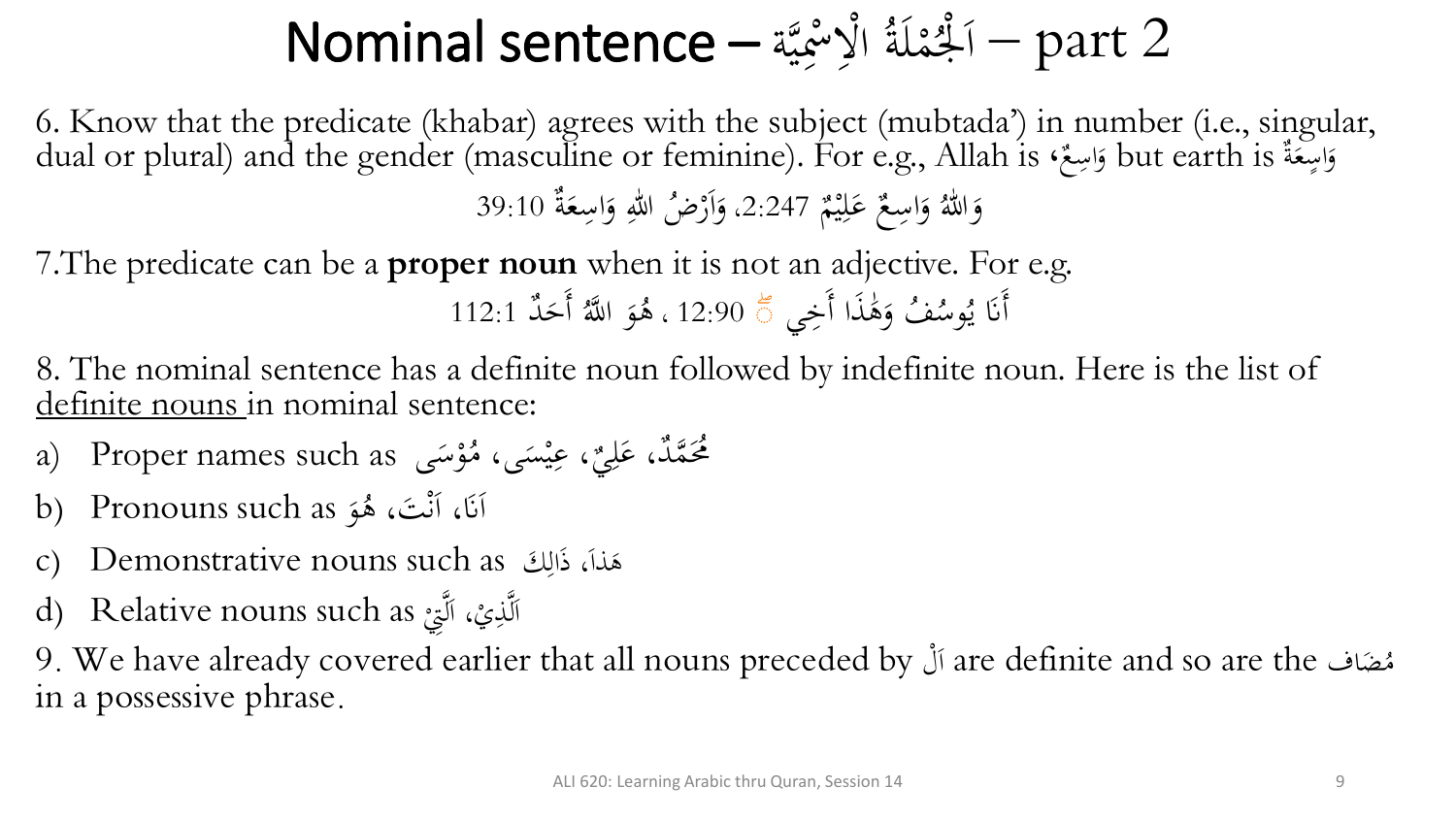# ALI 635: Learning Arabic Thru the Quran, Level 3

**ALI 635 Learning Quranic Arabic thru the Quran, Level 3**. We will inshāAllah quickly review past lessons 1 to 12 from our text *Qur'anic Language Made Easy* by Hafiza Iffat Hasan. Recordings and slides for **Level 1** can be accessed from [www.academyofislam.com/ali-607](http://www.academyofislam.com/ali-607) and for **Level 2** from [www.academyofislam.com/ali-620.](http://www.academyofislam.com/ali-620) In Level 3, we plan to cover Lessons 13 to 19.

**Schedule:** 7 Wednesdays, from May 11 – June 22, 2022.

**Instructor**: Shaykh Hasanayn Kassamali

**Fees**: CAD 50.00

For **registration and inquiries** email [director@academyofislam.com](mailto:director@academyofislam.com)